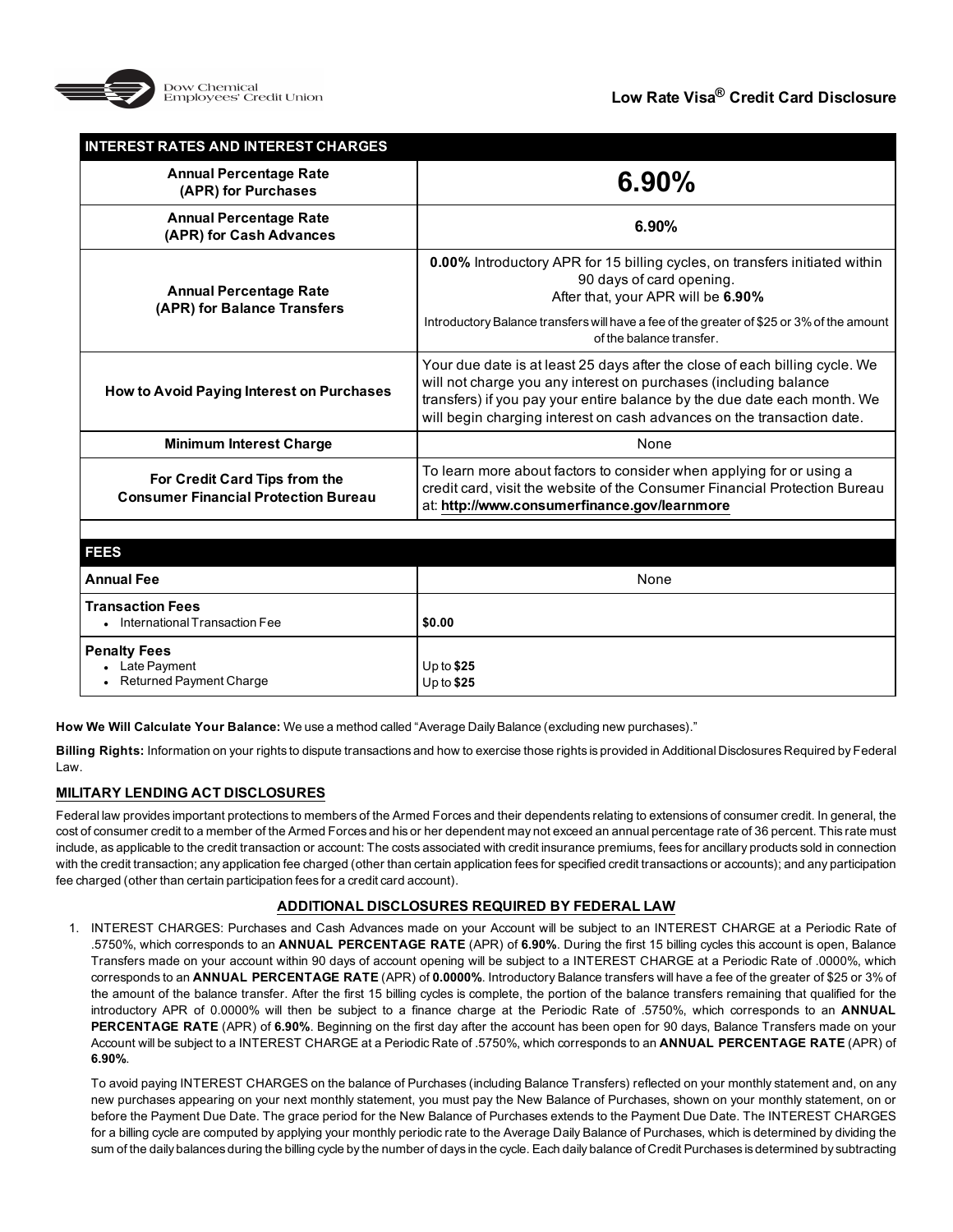from the previous balance of Credit Purchases any payments received and credits as posted to your account, but excluding any unpaid Interest Charges and new purchase transactions.

The INTEREST CHARGE on Cash Advances begins to accrue on the date you obtain the Cash Advance or the first day of the billing cycle in which it is posted to your account, whichever is later. The INTEREST CHARGES for a billing cycle are computed by applying your monthly periodic rate to the Average Daily Balance of Cash Advances. To get the Average Daily Balance, we take the beginning balance of your Account each day, add any new Cash Advances, and subtract any payments, credits, non-accruing fees, and unpaid finance charges. This gives us the daily balance. Then we add up the daily balances for the billing cycle and divide the total by the number of days in the billing cycle.

You can always keep the INTEREST CHARGE to a minimum by making payments, whatever the amount, as promptly and as often as possible.

- 2. MINIMUM PAYMENT: We will mail you a statement every month showing your Previous Balances of purchases and cash advances, the current transactions on your account, the remaining credit available under your Credit Line, the New Balances of Purchases and Cash Advances, the Total New Balance, the INTEREST CHARGE due to date, and the Minimum Payment required. Every month you promise to pay at least the Minimum Payment by the date listed and to the address shown on your statement. You may, of course, pay more frequently, pay more than the Minimum Payment, or pay the Total New Balance in full, and you will reduce the INTEREST CHARGE by doing so. The Minimum Payment will be either (a) 2% of your Total New Balance, or \$25.00, whichever is greater, or (b) your total New Balance, if it is less than \$25.00 plus (c) any portion of the Minimum Payment(s) shown on prior statement(s) which remains unpaid. In addition, at any time your total New Balance exceeds your Credit Line, you agree to immediately pay the excess.
- 3. FEES AND CHARGES: You agree to pay the various fees and charges related to this Agreement and included in the Rate and Fee Schedule that is accessible to members upon request. You agree to pay any related charges that are imposed as a result of your use of the VISA Credit Card or an ATM. Current fees associated with the VISA Credit Card include:
	- Late Payment: If the required minimum payment due under this Agreement is not paid within five days after the Closing Date subsequent to the Payment Due Date, your account may be charged, and you agree to pay, LATE CHARGE of **\$25.00**. No further late charges will be imposed after this Agreement has become due and payable in full due to default as specified in the section of the Agreement entitled "Default.
	- <sup>l</sup> Return Payments: If your payment is not honored by your Financial Institution, a RETURN PAYMENT PENALTY FEE of up to **\$25.00** may be assessed. Checks returned NSF (Non-Sufficient Funds) or UCF (Uncollectible Funds) are subject to electronic ACH representment.
	- <sup>l</sup> InternationalTransaction Fee: **\$0.00**
	- <sup>l</sup> Statement Copy Fee: Your account may be charged, and you agree to pay, a STATEMENT COPY FEE of **\$0.20** per page whenever you request an additional copy of your statement.
	- <sup>l</sup> 2-Day Rush Card Fee: In general, there is no fee for lost Card replacement. However, if you ask us to expedite the delivery of a replacement card, your account may be charged, and you agree to pay, a 2-Day Rush Card Fee of **\$30.00**.
	- Instant Reissue Card: At your request, in person at a location equipped to instant issue cards, we may charge an Instant Issue Replacement Card Fee of **\$5.00**.
	- Payment by Phone Fee: If you call us and ask us to apply a payment to your account, your account may be charged, and you agree to pay, a Payment by Phone Fee of **\$5.00**.
- 4. **SECURITY INTEREST. As a condition of us granting you credit under the Agreement, you hereby agree to grant us a security interest in all future shares and deposits with us, except Individual Retirement Accounts and other accounts which provide tax benefits under state or federal laws, to secure the credit card Account. Upon default under the Agreement you agree that we may apply all of your shares and deposits subject to this security interest to pay amounts due on the account under the Agreement. You also agree to grant us a security interest in collateral (other than collateral consisting of (i) real estate that is your principal residence; or (ii) household goods) securing other loans with us to secure credit under the Agreement.**

# **TERMS GOVERNING THE USE OF YOUR CARD**

THIS IS YOUR AGREEMENT WITH DOW CHEMICAL EMPLOYEES' CREDIT UNION REGARDING RIGHTS AND RESPONSIBILITIES ASSOCIATED WITH YOUR LOW RATE VISA CREDIT CARD. PLEASE READ THIS DISCLOSURE CAREFULLY TO BE FAMILIAR WITH YOUR RIGHTS AND RESPONSIBILITIES. IT IS IMPORTANT TO RETAIN THIS NOTICE FOR FUTURE REFERENCE AND TO NOTIFY US AT ONCE IF ANY PARTS ARE UNCLEAR.

- 1. **WORDS OFTEN USED IN THIS AGREEMENT.** The word "Agreement" means this Dow Chemical Employees' Credit Union Low Rate VISA Credit Card Agreement. In this Agreement, the words "you" and "your" mean or refer to each and all persons who have applied for the Card or Cards. "Card" means the Low Rate VISA Credit Card or Cards, and any duplicates and renewals thereof, or substitutions thereof, we may issue to you. "Account" means your Low Rate VISA Credit Card account with us. "We," "us" and "ours" means or refers to Dow Chemical Employees' Credit Union.
- 2. **THIS IS YOUR CONTRACT WITH US**. When your application is accepted by us, it becomes a binding contract. When you use the Card, or allow an authorized user to use the Card, you promise to abide by the terms of this Agreement including all applicable laws. This Agreement is a Truth-in-Lending Disclosure Statement as well as a contract.
- 3. **SIGN THE CARD AND KEEP THIS AGREEMENT.** You must sign the card before you use it. By using the Card, you are agreeing to comply with the terms of this agreement. However, your liability under this Agreement does not depend on whether you sign your Card. You should read this agreement and keep a copy for future reference.
- 4. **USING THE CARD.** We will send you a Card or Cards embossed as you have directed. As soon as received, each Card must be signed (in the space provided on the back) by the person whose name is embossed thereon. That signature must be in the same form as embossed on the front of the Card. To make a Purchase or Cash Advance, present the Card to a participating VISA plan merchant or financial institution, or to us, and sign the sales draft or cash advance draft which will be imprinted with your Card. Please note that we are not responsible if a particular VISA plan merchant or financial institution refuses to honor your Card. You will receive a copy of any draft you sign when using the Card which you should retain to verify your monthly statement. We will upon request furnish you with a copy of a draft. You may use your Card to make purchases and cash advances primarily for personal, family, or household purposes, and not for business or commercial purposes. In addition, you may obtain cash advances from the Credit Union or from other financial institutions that accept VISA Cards or ATMs that accept VISA Cards. Whenever you request an advance, we may require you to prove your identity. When the amount advanced appears on a subsequent statement that will be conclusive evidence of the request. To obtain an advance at an ATM you must use a Personal Identification Number (PIN) that was issued for use with the Card.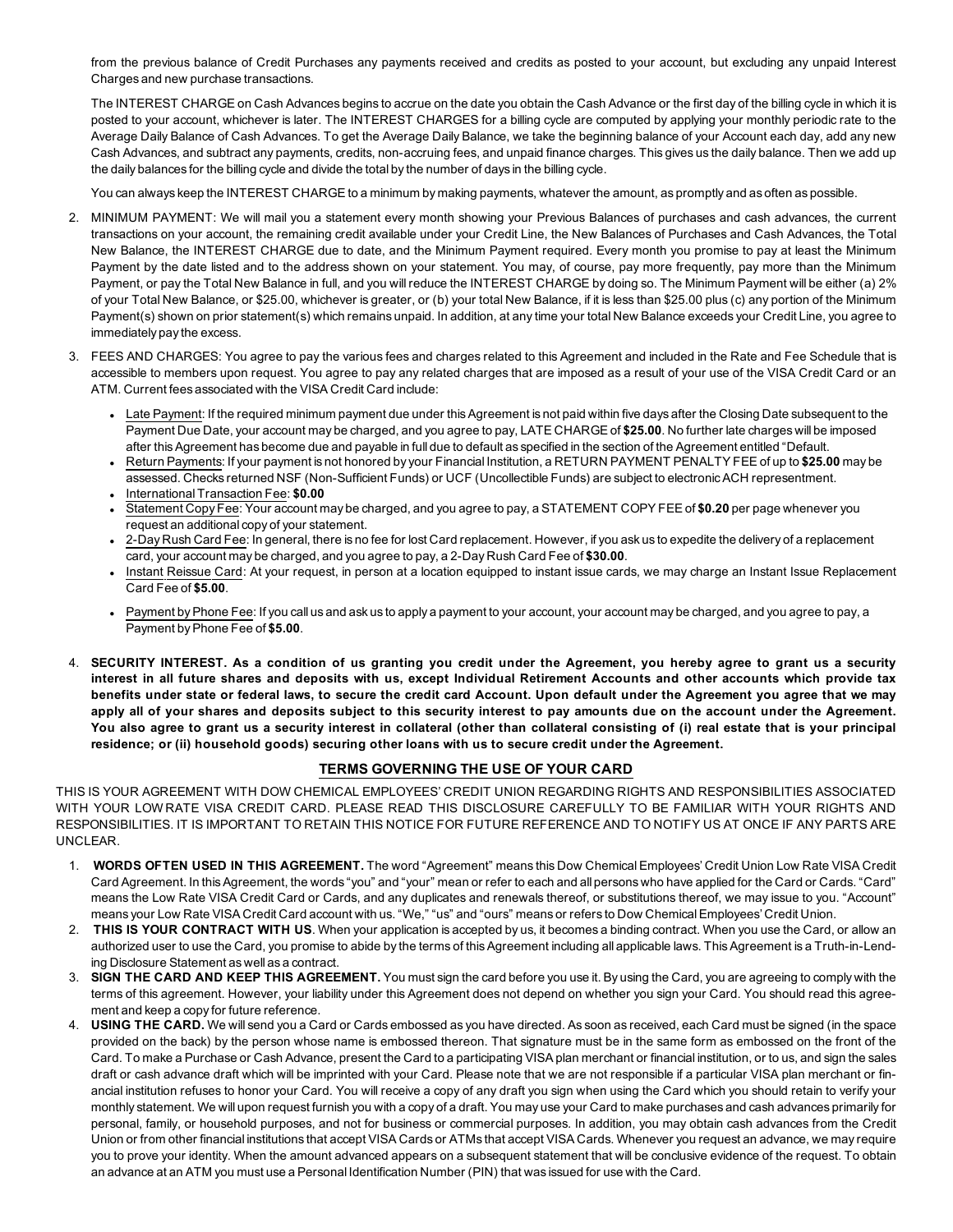- 5. **ILLEGAL TRANSACTIONS.** You agree that you will only use your Account for transactions that are legal where you reside. Internet gambling may be illegal in the jurisdiction in which you are located. Display of a payment card logo by an on-line merchant does not mean that the transaction with that merchant is legal where you reside. You agree not to use your Card for any illegal transactions. We will not be liable if you engage in any illegal transactions.
- 6. **PROMISE TO PAY.** If we approve your application and issue you a Card, you promise to repay to us all debts and the INTEREST CHARGE thereon arising from any authorized use of the Card. You agree not to let someone else use the card. If this Agreement is signed by two persons, the Account is joint; that is, each of you, separately and jointly with each other, is liable for all debts on the Account and INTEREST CHARGE thereon. Your obligation to pay all such debts and INTEREST CHARGE thereon continues even though an agreement, divorce decree or other court judgment to which we are not a party may direct that only one of you, or some person other than you (or both of you), must pay such debts and INTEREST CHARGE.
- 7. **CREDIT LIMIT.** If we approve your application, we will establish a self-replenishing credit limit for you and will notify you of the amount thereof ("credit limit") in the mailer in which we will send you your Card. That mailer is hereby incorporated herein as part of this Agreement. You agree not to let your Account Balance exceed such amount, and you agree to pay us the total amount over the credit limit upon our demand whether or not we authorized the advance(s) which caused you to exceed your credit line. Unless you are in default, each payment you make on the Account will replenish your credit limit by the part of that payment which is applied to principal. You may request an increase in the credit limit by a written application, which must be approved by us.

We may increase or decrease the limit from time to time or may, with good cause, revoke your Card and terminate this Agreement; in either event, we will give you written notice of such action. "Good Cause" includes your failure to satisfy the terms of this Agreement or our adverse reevaluation of your Credit worthiness; in either event, we will give you written notice of such action. In the event your account is cancelled or revoked due to default, the balance at the time of default may be transferred in-house with the Credit Union and, as a consequence thereof, be included within your Revolving Credit Agreement for collection at the same rate as set forth in the Revolving Credit Agreement. However, you may terminate this Agreement, at any time and for any reason, by giving us written notice. Nevertheless, termination by you or by us does not affect your obligation to pay all debts and INTEREST CHARGE thereon arising from authorized use of your Card.

The Cards remain our property and you must recover and surrender to us all Cards upon our request or upon termination of this Agreement. We reserve the right not to re-issue a Card when an Account has been inactive for more than 12 months at the time it is scheduled to be reissued. In addition, for security reasons, your Card may be disabled within 60 days of its issuance if the Card has not been activated within that time.

- 8. **JOINT ACCOUNTS.** If more than one person signs the application, each person who signs it promises to pay all amounts owed to us under this Agreement. Each of you authorizes the other(s) to make purchases, withdrawals or cash advances individually. Any one of you may cancel the Account. The cancellation will be effective to all of you. Each of you is jointly and severally obligated. This means that we may collect money owed to us from each of you or from all of you regardless of your current domestic relationship or other legal proceedings. In any event, all of you will continue to be jointly and severally obligated until all cards are returned and the debt is extinguished.
- 9. **AUTHORIZED USERS.** You may allow Authorized Users on your Account in the following ways: (1) notifying us that you want someone added to the account as an Authorized User; (2) by lending your Card or Account Number to another; or (3) by any other means in which you would be legally considered to have allowed another to use your Account or be legally prevented from denying that you did so. You should think carefully before you allow someone to become an Authorized User. By doing so, you authorize the person to use your Account to the same extent you can, including but not limited to making Purchases, Cash Advances, Balance Transfers and allowing others to use your Account. Your Account does not permit you to limit the nature or amount of authority you give to any Authorized User and you agree that you will not attempt to do so. An Authorized User's authority will continue until you both notify us that you are terminating the authority and you physically retrieve the Card. If you cannot retrieve the Card, you will remain liable for any transactions we cannot prevent after you notify us.
- 10. **PERIODIC STATEMENTS.** We will mail you a statement every month showing your previous balance, purchases and cash advances, payments made on your account, periodic rate, annual percentage rate, finance charge and its method of computation, any other charges, grace period, payment due date, procedures for error resolution, Minimum Payment required, and the closing date with corresponding New Balance for the billing cycle. You may not receive a statement on your Account if there has been no activity or if collections procedures have been initiated against you because you are in default. Each statement is deemed to be a correct statement unless you establish a billing error pursuant to the Federal Truth in Lending Act as described in this Agreement.
- 11. **PAYMENT AND PAYMENT ALLOCATION.** Provided your Account has a balance, a minimum monthly payment is due each and every month, even if you pay more in a given month than what is required. You agree to make payments in U.S. dollars drawn on a U.S. bank. We will apply your payments in any manner we choose, at our discretion, except as otherwise provided by law. All payments will be processed as of the close of the business day on which they are received. We reserve the right to change the manner in which payments are allocated.
- 12. **DISPUTED BALANCE PAYMENTS.** Any payment check or other form of payment that you send us for less than the full balance due that is marked "paid in full" or contains a similar notation, or that you otherwise tender in full satisfaction of a disputed amount, must be sent to the attention of the Credit Card Disputes Department, Dow Chemical Employees' Credit Union, 600 E Lyon Rd, Midland, PO Box 1649, MI 48641-1649. We reserve all our rights regarding these payments (e.g. if it is determined that there is no valid dispute or if any such check is received at any other address, we may accept the check and you will still owe any remaining balance). We may refuse to accept any such payment by returning it to you, not cashing it, or destroying it. All other payments that you make should be sent to the appropriate payment address.
- 13. **DEFAULT.** You will be in default and we may, to the extent permitted by law, terminate your credit line and declare the entire unpaid balance of the account immediately due and payable, under any of the following conditions:
	- you fail to make the minimum payment by the statement payment due date;
	- you breach any other promises made in or conditions of the Agreement and/or any other agreement with us;
	- you use your card for an illegal transaction;
	- <sup>l</sup> if you become involved in any insolvency, receivership, guardianship, conservatorship, or any other proceeding which determines you are incapable of managing your financial affairs, including filing for Bankruptcy;
	- you have made a false or misleading statement in your credit application and/or in your representation to us while you owe money on your account;
	- a judgment or tax lien is filed against you or any attachment or garnishment is issued against any of your property or accounts, including anyone starting an action or proposing to seize any of your funds on deposit with us;
	- we in good faith determine that your creditworthiness (which includes your ability to repay us) has become unsatisfactory due to change in employment, increase in your other obligations, or because of any other reason, time being of the very essence;
	- <sup>l</sup> you die; or
	- <sup>l</sup> government action precludes us from imposing the annual percentage rate or a government authority has notified us that continued advances constitute an unsafe and unsound practice.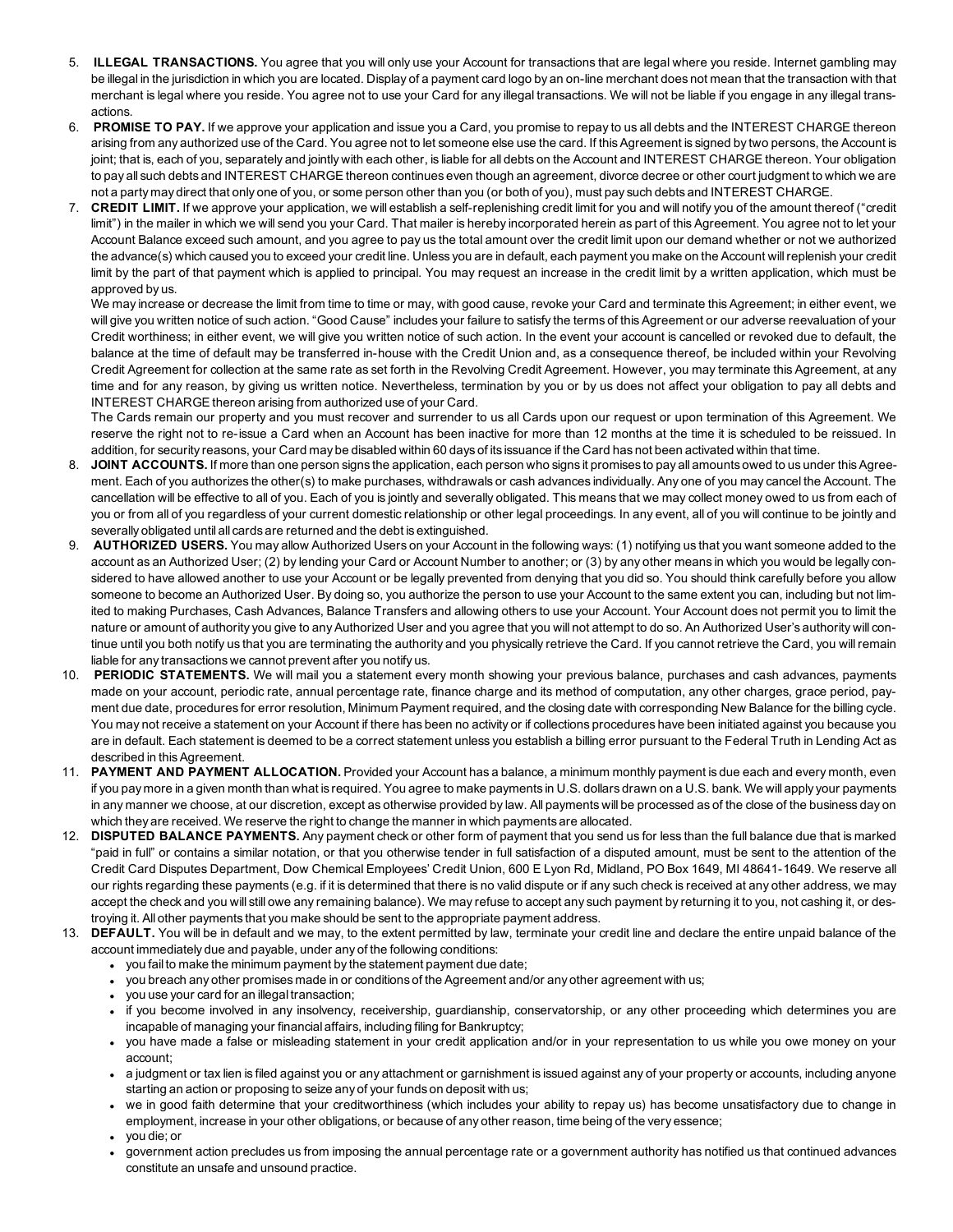- 14. **COLLECTION COSTS.** You also agree that, in case of default, you will pay all usual and customary costs of collection permitted by law, including, but not limited to, attorney fees and expenses incurred by us in the enforcement of this agreement.
- 15. **DELAY OR FAILURE TO ENFORCE.** We do not lose our rights under this or any related agreement if we delay or fail to enforce them. We can accept late payments, partial payments or any other payments without losing any of our rights under this Agreement.
- 16. **NOTIFICATION OF ADDRESS CHANGE.** You agree to notify us promptly if you change your name, address or telephone number.
- 17. **ADDRESS FOR NOTICES TO US.** Except as otherwise expressly provided, all notices under this Agreement must be in writing and mailed to Dow Chemical Employees' Credit Union, 600 E Lyon Rd, PO Box 1649 Midland, MI 48641-1649.
- 18. **CHANGE IN TERMS.** From time to time, we may amend this Agreement by mailing a written notice of the amendment to you at the last address shown for you in our records. In the event the terms we are changing require advance notice by law, we will comply with the requirements of that law.
- 19. **YOU MAY CANCEL THE ACCOUNT**. You may cancel the account whenever you choose. If you do, you agree to cut each Card in half and return it to us at the address shown in Section 17 above, along with your written notification that you wish to cancel the account. Such cancellation will become effective within five days after the notice is received by us. You will still be responsible for the repayment of any outstanding balance on your account and any other amounts that have not yet been billed to you.
- 20. **WE MAY CANCEL THE ACCOUNT.** We have the right to cancel the account at any time upon written notice sent to you at the last address shown for you in our records. If we cancel the Account, you agree to discontinue the use of the Cards, and to return the Cards to us, at our request.
- 21. **CREDIT REPORTING AGENCIES.** You authorize us to investigate your credit standing when opening, renewing or reviewing your Account, and you authorize us to disclose information regarding our experience with you under this Agreement to consumer reporting agencies, bureaus and other creditors. If you request it we will provide the name and address of each consumer reporting agency used for this purpose. If you believe we have reported inaccurate information about you to a consumer reporting agency, please notify us at the address provided above in Section 17. In doing so, please identify the inaccurate information and tell us why you believe it is incorrect. If you have a copy of the credit report that contains the alleged inaccurate information, please send us a copy of that report as well. **You are hereby notified that negative information will be provided to appropriate consumer reporting agencies if you fail to perform your obligations under this agreement.**
- 22. **TRANSACTION SLIPS.** Your periodic statement will identify the merchant, electronic terminal location, or financial institution at which transactions were made, but sales, cash advances, credit or other slips cannot be returned with each statement. You must retain the copy of such slips furnished at the time of each transaction in order to verify the transactions listed on your statement. You agree to pay a reasonable fee for photocopies of transaction slips that you request.
- 23. **CREDITS.** If merchants who honor your Card give you a credit for returns or adjustments, they will do so by sending us a credit slip which we will post to your Account. You should keep your copy of the credit slip to verify your monthly statement. If your credits and payments exceed what you owe us on the Account we will credit such excess to the Account and, if the amount is \$1.00 or more, we will credit it to your credit union share account after two (2) months or upon your written request.
- 24. **INTERNATIONAL TRANSACTIONS.** If You incur charges in any foreign country or in any foreign currency, such charges will be converted to U.S. dollars. The conversion may occur after the transaction date and the conversion rate may differ from the rate of exchange in effect at the time of the transaction. You agree to pay the converted amount to us in U.S. dollars. The exchange rate for transactions in a foreign currency will be a rate selected by VISA from the range of rates available in wholesale currency markets for the applicable central processing date, which rate may vary from the rate VISA itself receives, or the government mandated rate in effect for the applicable central processing date.

# 25. **TRANSACTIONS WITH MERCHANTS.**

- Return Policies If a merchant discloses a policy such as but not limited to "no returns," "no refunds," "as is," or "all sales final" you will be bound by that policy when you use your Account to buy goods or services from that merchant.
- <sup>l</sup> Reservations When using your Account to make a travel or lodging reservation, obtain the merchant's cancellation policy and follow it if you wish to cancel. If you cancel, obtain the merchant's cancellation number that they are required to provide to you. The merchant may charge you for a cancelled transaction unless you can provide us with the merchant's cancellation number.
- Recurring Transactions If you authorize a merchant to charge your Account for repeat transactions without your Card, you must notify the merchant, and not us, when you want to discontinue the repeat transactions.
- Dispute Access If you disagree with a transaction on your statement or have a dispute with a merchant as a result of a transaction, you agree to provide us with information and assistance we reasonably request. Otherwise, you will pay us for any resulting loss we have, unless we are prohibited by law from holding you liable for our loss.
- 26. **CARD AGREEMENT.** You understand that your VISA Credit Card is issued by us, remains our property, and is subject to rules governing ATM networks, which financial institutions must follow. The cards are not transferable. By using your card, you are agreeing to the following additional terms: (1) To abide by the rules and regulations and those of the participating ATM network as may be amended; (2) That we and the ATM network may follow all electronic instructions given through the ATM; (3) that we may restrict the use of or terminate your card at any time without notice to prevent loss to your account or to the Credit Union; (4) your Card may not be used for any illegal transaction.
- 27. **DAILY LIMITS.** You agree to adhere to any daily limits established by the Credit Union in conformance with the ATM network agreement and which are subject to modification to preserve the integrity of the ATM network and prevent loss to the Credit Union or its members. You may be restricted to no more than three cash advances per day, and no more than \$500 per day, for transactions made at an ATM.
- 28. **PERSONAL IDENTIFICATION NUMBER (PIN).** Generally, you will receive a Personal Identification Number (PIN). You agree to keep the PIN confidential. You also agree you won't write the PIN on the Card or anything you keep with the Card. Your use of the PIN and Card in getting a Cash Advance or making a Purchase is agreed to constitute your signature for purposes of such transactions. You can also use your card together with your Personal Identification Number (PIN) to get a Cash Advance from an Automated Teller Machine (ATM) in the VISA Network, to get a Cash Advance from a VISA financial institution, or to make a Purchase from a merchant that uses the Card in an electronic terminal that accesses the VISA system. IF YOU FORGET OR DO NOT ENTER YOUR PIN CORRECTLY, THE ATM MAY KEEP YOUR CARD THE THIRD TIME THE PIN IS ENTERED INCORRECTLY. THIS PROCEDURE IS FOR SECURITY MEASURES. KEEP YOUR PIN IN A SECRET PLACE. If you authorize us to issue a Card to anyone else for use through any electronic access device, you are authorizing that individual to withdraw funds from any account which can be accessed by that card, regardless of whether that individual is authorized to withdraw money from the account for any other means.
- 29. **LIABILITY FOR FAILURE TO COMPLETE TRANSACTIONS.** We will not be liable for transactions that are not completed if any of the following circumstances apply:
	- Through no fault of ours, you do not have sufficient funds available in your credit line;
	- The transaction would cause you to exceed your credit limit;
	- The ATM where you are requesting a cash advance does not have enough cash;
	- The terminal or system was not working properly and you knew of the malfunction at the time you initiated the transactions;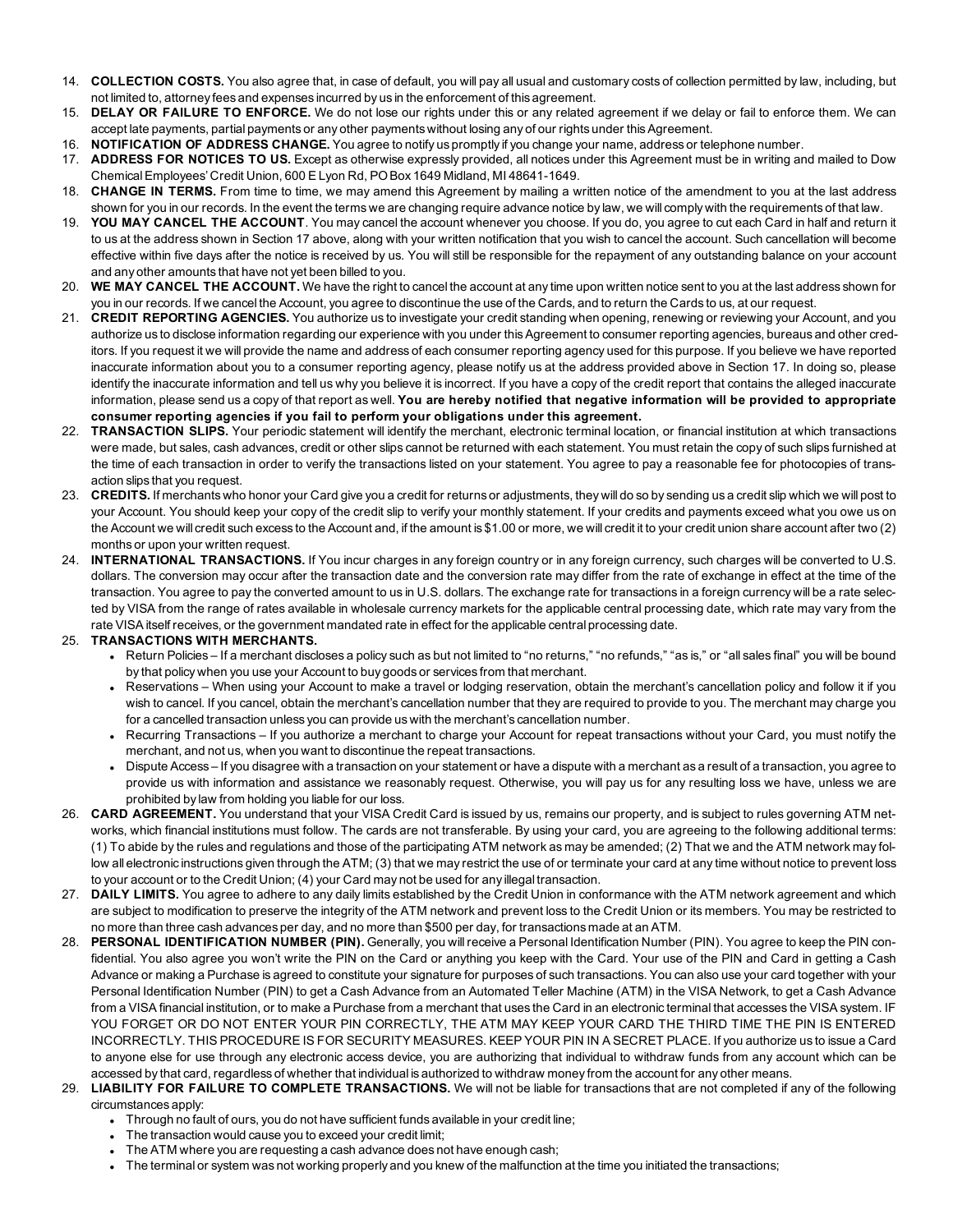- <sup>l</sup> Circumstances beyond our control (such as fire or flood) prevent the transaction, despite reasonable precautions we have taken;
- Your Card is retrieved or retained by the ATM;
- <sup>l</sup> Your Card or PIN has been reported lost or stolen and your account has been blocked or frozen;
- Your account is in default:
- You or anyone authorized by you to conduct a transaction commits fraud or violates any laws or regulations; or
- You fail to follow the instructions on the screen or terminal.
- 30. **LIABILITY FOR UNAUTHORIZED USE.** You may be liable for the unauthorized use of your credit card. You will not be liable for unauthorized use that occurs after you notify Us at the address or telephone number set forth below. You must notify us orally or in writing of the loss, theft, or possible unauthorized use. In any case, your liability will not exceed \$50.00. Notify us at:

CUSTOMER SERVICE CENTER P.O. BOX 31112 TAMPA, FLORIDA 33631-3112 800-449-7728

- 31. **LIMITATIONS OF RESPONSIBILITY.** We will not be responsible for merchandise or services purchased by you with the Card. We are not liable for the refusal or inability of merchants, financial institutions and others to accept your card(s) or electronic terminals to honor them or complete a transaction, or for their retention of the Card(s).
- 32. **BUSINESS DAY.** Our business days are Monday through Friday. Saturdays, Sundays and federal holidays are excluded.
- 33. **GOVERNING LAW.** The Agreement and your Account and any claim, dispute, or controversy arising from or relating to this Agreement or your Account, whether based on contract, tort, fraud, and other intentional torts, statute, common law and/or equity, are governed by and construed in accordance with the laws of the State of Michigan (without regard to its conflicts of laws principles or rules) and applicable federal laws. The legality, enforceability and interpretation of this Agreement and the amounts contracted for, charged and received under this Agreement will be governed by such laws. This Agreement is entered into between you and us in the State of Michigan, and we make credit decisions under this Agreement from the State of Michigan. To the extent allowed by applicable law, You further consent to the jurisdiction and venue of the State or Federal Courts located in Midland County, Michigan.
- 34. **ASSIGNMENT.** We may sell, assign or transfer all or any portion of your Account, or any balance due under your Account, without prior notice to you. You may not sell, assign or transfer your Account or any obligations under this Agreement.
- 35. **LOST/STOLEN CARDS.** You agree to notify us immediately upon discovering that your Card has been lost or stolen by calling us at 800 449 7728, 24 hours per day.
- 36. **INFORMATION ABOUT YOU AND YOUR ACCOUNT.** We will not disclose your non-public personal information to unaffiliated third parties except as otherwise permitted or authorized by law. Please refer to our Privacy Policy Notice for a full explanation of how we protect your information. You may obtain a copy of our Privacy Policy Notice by visiting [www.dcecu.org](http://www.dcecu.org/) or by calling us at 989-835-7794.
- 37. **BENEFITS AND PROGRAMS.** We may from time to time offer additional services to your Accounts or special programs related to you being a Cardholder, such as the option for eligible cardholders to skip a payment in January, at no additional cost to you beyond normal INTEREST CHARGE. You understand and agree that we are not obligated to offer such services or programs and may withdraw or change them at any time.
- 38. **SEVERABILITY.** If any provision of this Agreement is determined to be void or unenforceable under applicable law, regulation, or rule, all other provisions of this Agreement shall be valid and enforceable.
- 39. **ENTIRE AGREEMENT / EFFECT OF AGREEMENT.** This Agreement, together with any application you signed or otherwise submitted in connection with the Account (which is hereby incorporated by reference in this Agreement), constitutes the entire agreement between you and us relating to your Account, supersedes any other prior or contemporaneous agreement between you and us relating to your Account, and applies to every transaction relating to the Account even though a sales or cash advance draft you sign or a credit slip may contain different terms. This Agreement may not be amended except in accordance with the provisions of this Agreement. You further acknowledge receipt of a copy of this Agreement.
- 40. **CREDIT UNION MEMBERSHIP.** You understand and agree that one of the requirements for obtaining this Account is your continued status as a member of the Credit Union. Upon termination of that membership, you can no longer obtain credit with the Card.
- 41. **COMMUNICATION MONITORING AND RECORDING.** You agree that we, our agents, and our service companies may monitor and/or record any telephone and/or electronic communications between you and us.